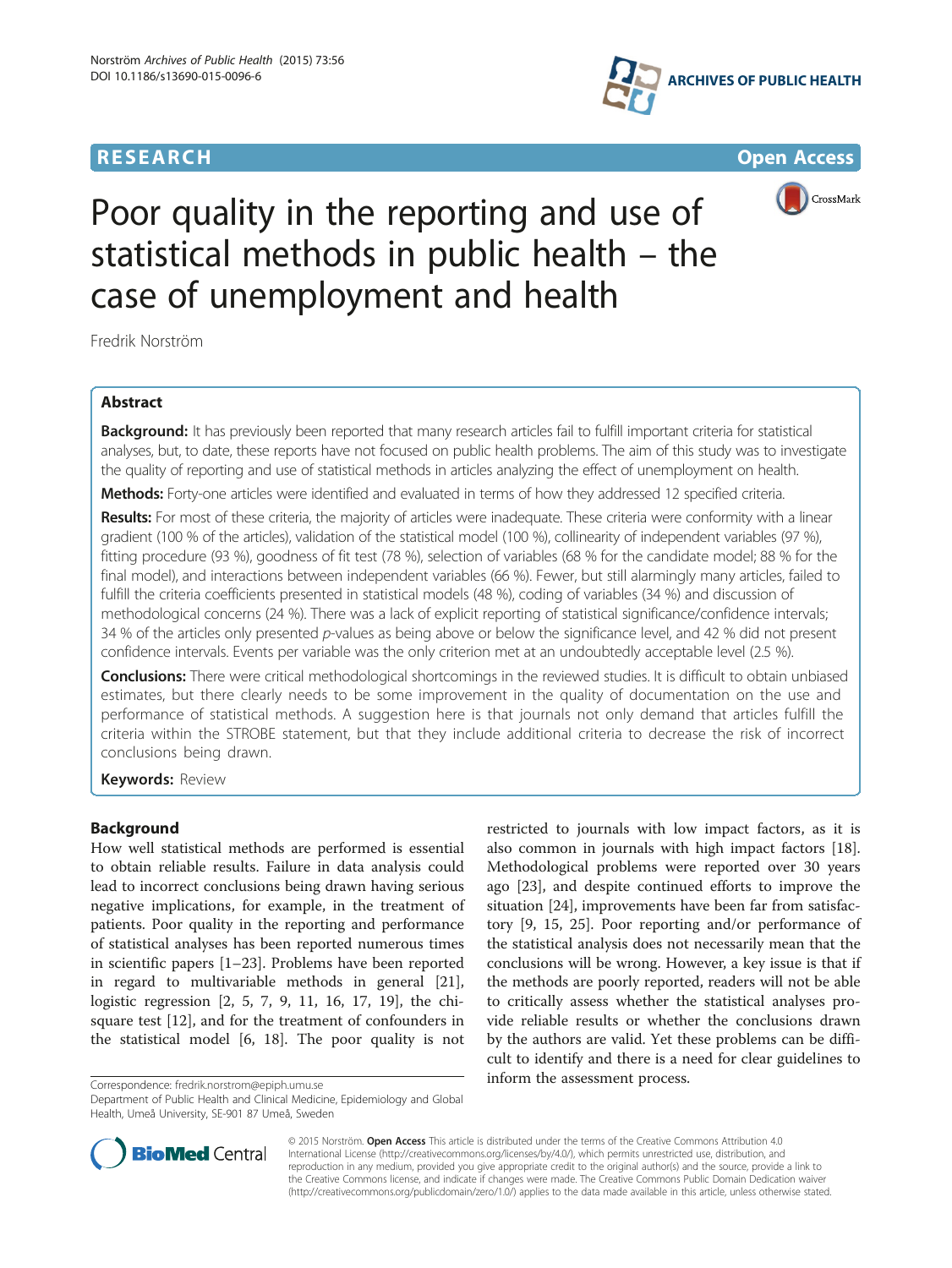Scientific journals have instructions for authors with varied demands to oblige to before submission. For many of the journals, including Lancet and Archives of Public Health, the STROBE ("Strengthening the Reporting of Observational Studies in Epidemiology") statement are used as the requirement for both issues related to the study design and the statistical analyses [[24\]](#page-8-0). The STROBE initiative was developed to improve the quality of the reporting in observational studies, and journals requiring the STROBE statement are likely to be among the ones with highest demand related to the study design and the statistical analyses. However, the STROBE checklist has few detailed recommendations for reporting how statistical analyses were performed. The checklist is therefore not sufficient for ensuring that most of the issues related to poor quality of statistical analyses are handled correctly.

The effect of unemployment on health has been studied in numerous original papers [[26](#page-8-0)–[66\]](#page-9-0), review articles [\[67](#page-9-0)–[69\]](#page-9-0), and meta-analyses [[70](#page-9-0)–[72](#page-9-0)]. It is obvious from the literature that unemployment is not good for an individual's health, although there are contradictory results in these studies [[32](#page-8-0)]. A recent review of 41 articles published from 2003 to 2014 concluded that there is limited value in an estimate of the worldwide overall effect from unemployment on health because the study context has a strong impact on the estimate of the effect size [[68](#page-9-0)].

The exposure groups in a randomized controlled study have similar characteristics at the time of exposure, while this is usually not the case for observational studies. For unemployed and employed there are important differences in characteristics at the time of exposure, i.e. unemployment, and it is therefore difficult to avoid highly biased estimates for the effect of unemployment on health. The most important of these characteristics is likely to be the health status, as individuals with a poor health is more likely to get unemployed. The handling of previous health, as well as other confounding variables such as gender, age, education level, and marital status, in the statistical model not only decides if the results are reliable, but also whether results can be considered to address causality or only association. Most articles, including cross-sectional studies, are aiming to estimate the effect of unemployment on health, opt to show causality and not association. The statistical analysis method is, however, likely to limit results in many studies to at most be interpreted in terms of association. Too strong conclusions regarding causality are therefore expected to often be the case from especially cross-sectional studies. However this study does not deal with this issue of causation/association. It was not feasible to do this here because many articles lacked information essential for such an analysis.

There have been no previous evaluations of the quality of the reporting and use of statistical methods in studies which examined the relationship between health and employment status, nor are there any studies that deal with these issues within the broader field of public health. However this has been evaluated in articles in which selfrated health is the outcome variable [[14\]](#page-8-0). The aim of this study was to specifically investigate the quality of reporting and the use of statistical methods in published articles analyzing the effect of unemployment on health.

# **Methods**

This review used the same selection criteria for articles as done in a previous review with a different aim [\[68\]](#page-9-0). The selection criteria for articles in the review were i) analyses from original data that aimed to measure the effect on (self-assessed) health from unemployment, ii) written in English, iii) the inclusion of a group of unemployed compared with a group of employed, iv) unemployed defined as actively searching for a job and not disabled or retired, and v) published between 2003 and April 2014. A search for articles based on these criteria was performed in the literature databases Web of Science (Thomson Reuters) and PubMed (National Center for Biotechnology Information, Bethesda, MD, USA). The procedure for the selection of the 41 articles [[26](#page-8-0)–[66\]](#page-9-0) in this review is explained in detail in the previous review (published at [http://www.biomedcentral.com/](http://www.biomedcentral.com/1471-2458/14/1310/additional) [1471-2458/14/1310/additional\)](http://www.biomedcentral.com/1471-2458/14/1310/additional) [\[68](#page-9-0)].

Many criteria have been used in the literature for assessing the quality of statistical analyses in previous articles, but this review was restricted to the criteria in Table [1](#page-2-0). This evaluation used the criteria defined by Bagley and colleagues [\[2](#page-8-0)], most of which have been used several times in similar evaluations. Additionally, a criterion for the presentation of coefficients in the statistical model, previously used by Kalil and colleagues and Ottenbacher and colleagues [[7, 19](#page-8-0)], and criterion 19 from the STROBE checklist requiring that methodological limitations such as potential biases are discussed [\[24\]](#page-8-0), were included in the evaluation. For two of the criteria suggested by Bagley and colleagues, namely the presentation of statistical significance and the selection of variables, a more extensive evaluation was performed. The extensions beyond Bagley's criteria were chosen because I observed that these important issues were poorly handled when I worked with the previous review (focusing on the effect of unemployment on health) with the same selection of articles [[68](#page-9-0)].

#### Events per variable/Overfitting

Risk estimates might be unreliable in multivariate methods if there are too few outcome events in relation to the number of independent variables [\[2, 5](#page-8-0)]. For logistic regression, it has been recommended based on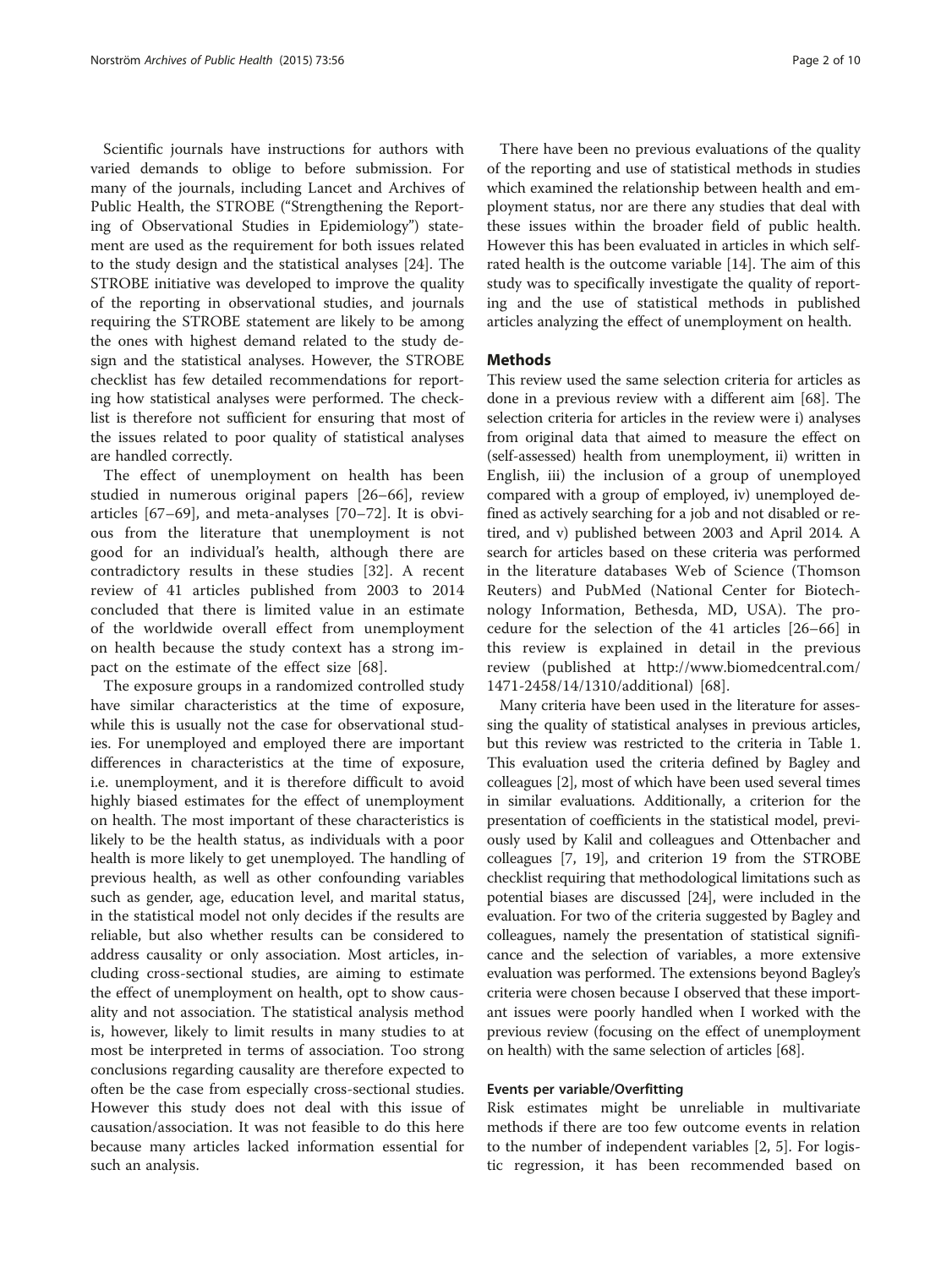<span id="page-2-0"></span>

|                         |  | <b>Table 1</b> Results from the methodological evaluation of the |  |  |
|-------------------------|--|------------------------------------------------------------------|--|--|
| articles in this review |  |                                                                  |  |  |

| Criterion                                                                             | <b>Number</b> | Percent |
|---------------------------------------------------------------------------------------|---------------|---------|
| Events per variable/overfitting ( $n = 40$ )                                          |               |         |
| Fulfilled                                                                             | 39            | 97.5 %  |
| Not fulfilled                                                                         | 1             | 2.5 %   |
| Conformity with a linear gradient ( $n = 19$ )                                        |               |         |
| Fulfilled                                                                             | 0             | $0\%$   |
| Not fulfilled                                                                         | 19            | 100 %   |
| No continuous variable in multivariate<br>analysis                                    | 22            |         |
| Interactions between independent variables ( $n = 41$ )                               |               |         |
| Interaction terms used                                                                | 14            | 34 %    |
| Coefficients tested                                                                   | 14            |         |
| Coefficients not tested                                                               | 0             |         |
| Stratified results presented                                                          | 27            | 66 %    |
| Test for interactions                                                                 | 3             |         |
| No test for interactions                                                              | 24            |         |
| Neither stratified results nor interaction<br>terms discussed                         | 7             | 17 %    |
| Collinearity of independent variables ( $n = 39$ )                                    |               |         |
| Discussed                                                                             | 1             | 2.6 %   |
| Not discussed                                                                         | 38            | 97.4 %  |
| Validation of the statistical model ( $n = 41$ )                                      |               |         |
| Fulfilled                                                                             | 0             | 0%      |
| Sensitivity analysis/robustness checks                                                | 3             | 7.3 %   |
| Not used                                                                              | 38            | 92.7 %  |
| Statistical significance/confidence intervals ( $n = 41$ )                            |               |         |
| Statistical significance for statistical model                                        | 2             | 5.1 %   |
| No statistical significance for statistical model                                     | 39            | 94.9 %  |
| P-value only presented as above/below<br>the significance level                       | 14            | 34 %    |
| Confidence interval presented for exposure                                            | 24            | 58 %    |
| Coefficients presented in statistical models with<br>relative difference ( $n = 23$ ) |               |         |
| All coefficients presented for the statistical<br>model                               | 13            | 52 %    |
| Not all coefficients presented for the statistical<br>model                           | 12            | 48 %    |
| Goodness of fit test ( $n = 41$ )                                                     |               |         |
| Fulfilled                                                                             | 9             | 22 %    |
| Not fulfilled                                                                         | 32            | 78 %    |
| Selection of variables ( $n = 41$ )                                                   |               |         |
| Selection of candidate variables discussed                                            | 13            | 32 %    |
| Selection of candidate variables not discussed                                        | 28            | 68 %    |
| Selection of final variables in statistical<br>model discussed                        | 5             | 12 %    |
| Selection of final variables in statistical<br>model not discussed                    | 36            | 88 %    |
|                                                                                       |               |         |

Table 1 Results from the methodological evaluation of the articles in this review (Continued)

| Coding of variables $(n = 41)$                     |    |        |  |
|----------------------------------------------------|----|--------|--|
| No faults                                          | 27 | 66 %   |  |
| Small faults                                       | 11 | 27 %   |  |
| Major faults                                       | 3  | 7.3 %  |  |
| Fitting procedure ( $n = 41$ )                     |    |        |  |
| Performed                                          | 3  | 7.3 %  |  |
| Not performed                                      | 38 | 92.7 % |  |
| Discussion of methodological concerns ( $n = 41$ ) |    |        |  |
| Yes                                                | 31 | 76 %   |  |
| l imitations with statistical model                | 6  | 15 %   |  |
| Nο                                                 | 10 | 24 %   |  |
|                                                    |    |        |  |

simulation studies that the number of events for the least common of the outcomes for the binary dependent variable divided by the number of predictor variables should be at least 10 [[73](#page-9-0)]. This criterion has been used as a rule of thumb for almost two decades for defining an overfitted statistical model, and it has been used in previous methodological analyses [[2, 5](#page-8-0), [7](#page-8-0), [9](#page-8-0), [11](#page-8-0), [16, 17, 19](#page-8-0)] even though it might be too restrictive [[74\]](#page-9-0). I used this criterion when the outcome variable was binary. For methods with a continuous outcome variable, such as linear regression, the model fit cannot be assessed in terms of events per predictor variables. I used a criterion of at least 20 observations per predictor variable for methods with a continuous or ordinal outcome variable, i.e. at least a sample size of 100 individuals if five variables were included in the statistical model. I am not aware of a recommended cut-off for these outcome variables, but even with a tougher cut-off of for example, 100 observations per predictor value, the results from this review would not have changed. The criterion was to be fulfilled for all main analyses presented in the article.

#### Conformity with a linear gradient

In linear regression, an increase of one unit in a continuous predictor variable should have the same effect on the outcome variable, independent of the value of the predictor variable. For linear regression the test of normality can also be used to test if continuous variables conform to a linear gradient. For logistic regression, whether a continuous variable conforms to a linear gradient can be checked on the log-odds scale. In other regression methods, it is equally important that increases in the continuous predictor variable are in accord with the effect on the outcome variable [\[2](#page-8-0), [5](#page-8-0)]. To meet this criterion, the independent variable can be grouped, but this might also create a problem because values within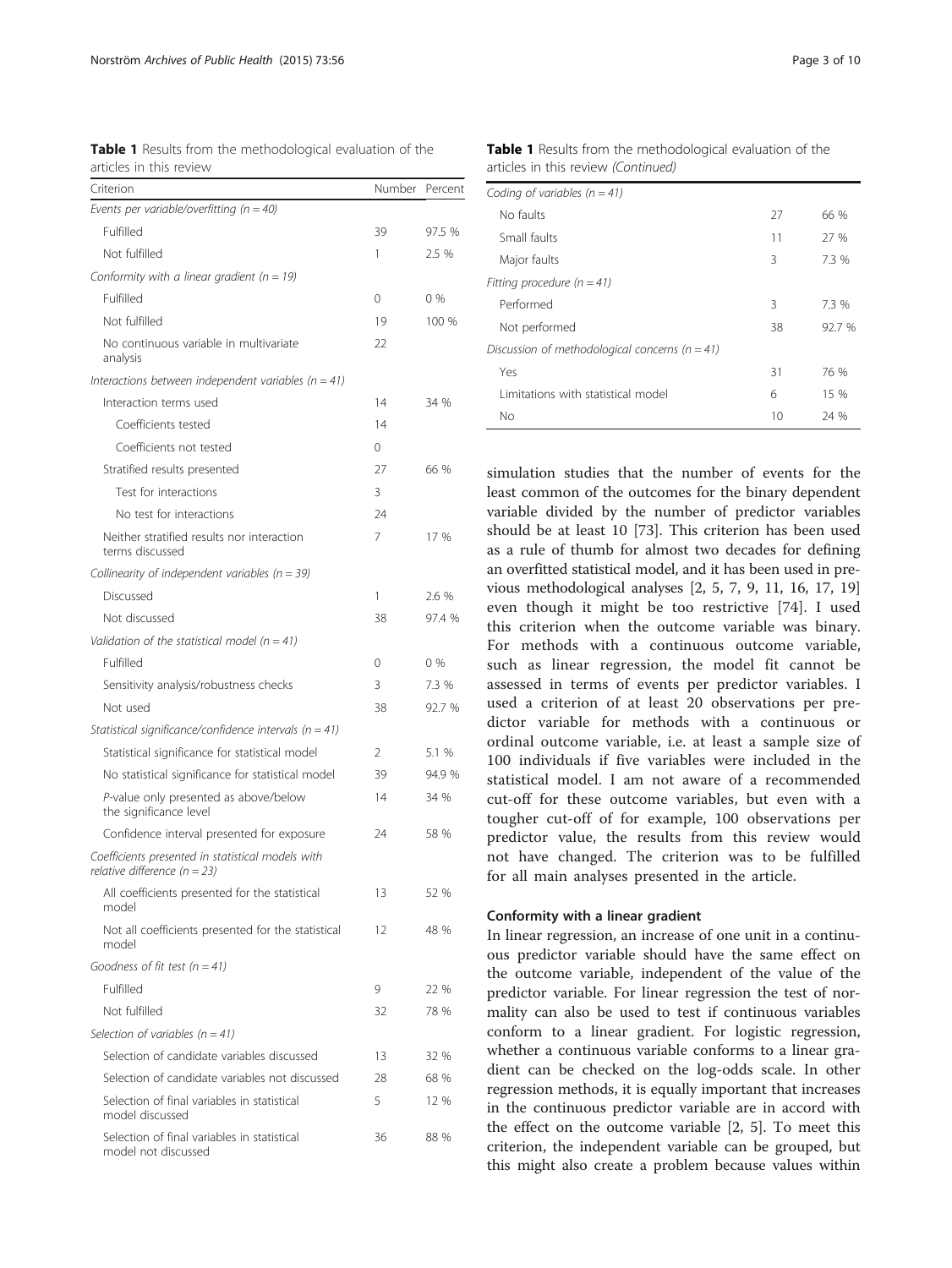the group might have a different effect on the outcome variable. It is reasonable to request that the authors provide a reason for creating groups, but this was not required here. All continuous variables in the statistical model were required to fulfill the criterion of conformity to a linear gradient, and this had to be specified in the article. Articles in this review are presented as either fulfilling the criterion, not fulfilling the criterion, or having no continuous variable.

#### Interactions between independent variables

Norström and colleagues showed that stratified estimates differed on a factor level [[68](#page-9-0)], i.e., the predictor variables interacted. This illustrates the importance of accounting for interactions between predictor variables [[2, 5](#page-8-0)]. It is important to consider all potential interactions between variables in the statistical model. Based on previous knowledge and intuitive ideas about interplaying factors, it is wise to restrict the number of interactions that are evaluated in the model. It may be prudent to not evaluate all possible interactions in a study i.e. to avoid too complex a statistical model. Nevertheless, it is reasonable to demand that authors clarify how they dealt with interactions in their study, including potential interactions that were not part of the final statistical model, and also whether a test was used to justify their exclusion. The main focus in this review was on whether interaction terms have been used and tested, and, if not, if this was discussed in the article. For the criterion to be fulfilled in this review it was sufficient that at least one interaction between two predictor variables was reported, but this does not establish whether authors have adequately described how they dealt with all potentially important interactions in their study. This review also documents how many articles presented stratified results, and any tests used to determine differences in effect between factor levels.

#### Collinearity of independent variables

If two predictor variables are highly correlated they have the potential to bias estimates of the relationship between each predictor variable and the outcome variable. It is, therefore, important to consider this in any statistical analysis. To fulfill the criterion in this review, the authors must have specified that they used a test for collinearity, e.g. Spearman's rho, and also provided the result of the test.

#### Validation of the statistical model

To verify whether the statistical model is useful for estimates of the relationship between the outcome variable and the predictor variables, a validation of the relationship is required. Common techniques for internal validation are: i) split the dataset into two parts, where the first part is used to estimate model coefficients and the other part to calculate goodness of fit of the model [[2, 5](#page-8-0)]; ii) redo the analysis on a different sample, or iii) use jackknife or bootstrap techniques. External validation, has rarely been used as a criterion in similar evaluations. This is difficult to demonstrate in public health research and was not therefore included here as a validation criterion.

#### Statistical significance/confidence intervals

It is usually the case that a  $p$ -value is provided for estimates on the variable level but not always for the whole model. This review investigated whether measures of significance were provided on the variable level as well as for the statistical model as a whole. The importance of the significance for the model can be argued, but such information is always relevant to provide. This review also collected information about whether confidence intervals were provided for the effect of unemployment on health. It has been recommended many times that confidence intervals should be used instead of  $p$ -values in the presentation of the results [\[75](#page-9-0)], but confidence intervals are still not commonly used [[12,](#page-8-0) [76\]](#page-9-0). It has also been recommended that authors present exact p-values and not only specify whether the  $p$ -value is below or above the significance level. Articles that provide non-exact  $p$ -values, i.e., those that only specify significance above or below a threshold, were identified. However confidence intervals provide the same information as exact  $p$ -values, and so articles that reported confidence intervals were assumed to have met this criterion.

# Coefficients in statistical models with relative differences

It is essential to present all coefficients in the statistical model, even if the main interest is limited to the effect of unemployment on health. To derive a valid estimate of this effect, other effect estimates might not correctly present their association with the outcome variable, nevertheless it is important to present these coefficients in order for proper judgement of the validity of the statistical analysis. This review evaluated the extent to which all coefficients are presented in statistical models with a relative measurement (odds ratio or prevalence ratio). Articles with absolute differences were not included because some of these statistical models are more complex, and all coefficients can therefore not be straightforwardly presented.

#### Goodness of fit test

A statistical model will not fit the data perfectly. Goodness-of-fit measures can describe how well the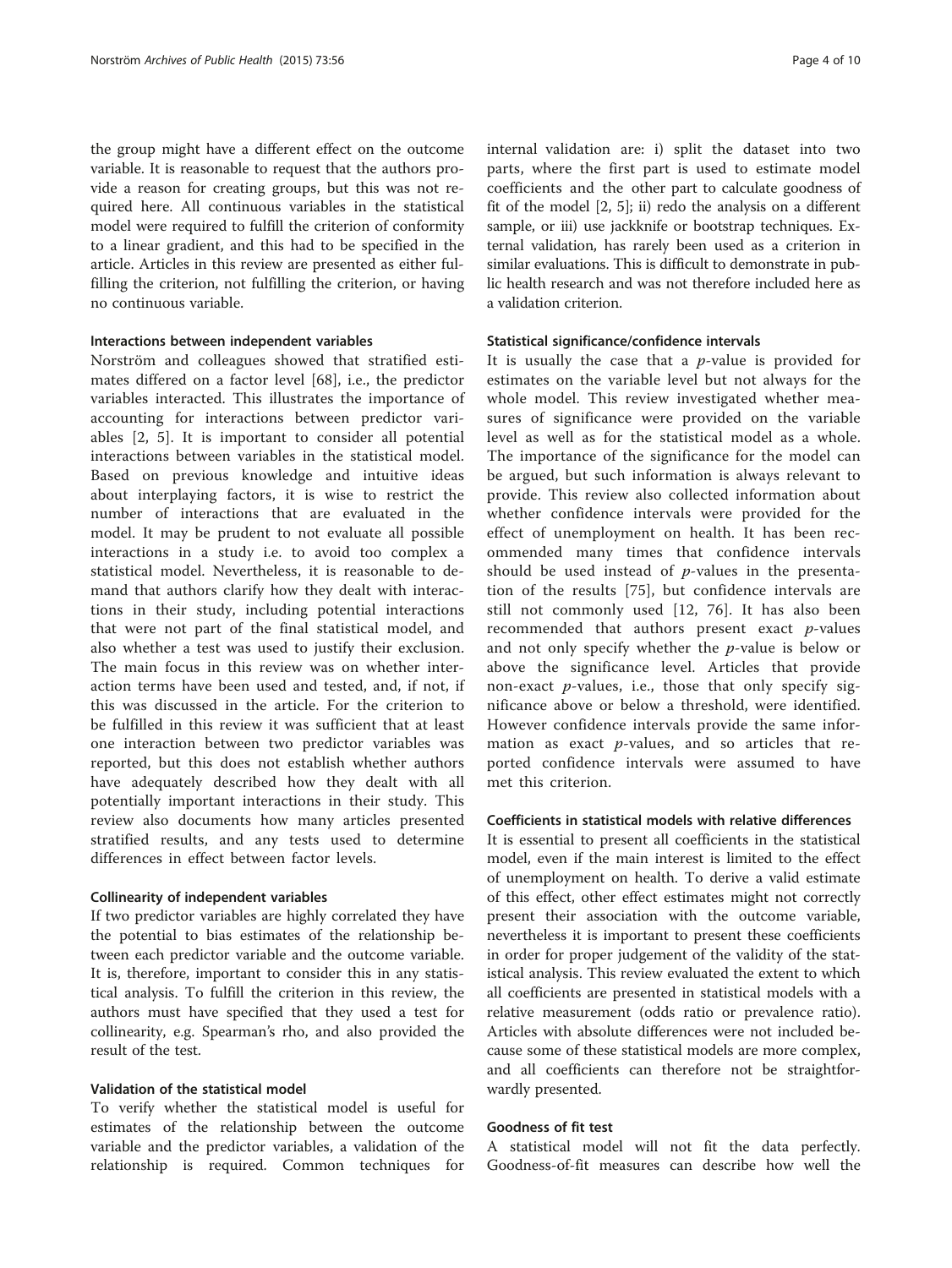model fits the observed values, and diagnostics such as residuals, leverage, and influential observations are also capable of providing such analysis [\[2\]](#page-8-0).

# Selection of predictor variables/presentation of coefficients in the model

It is essential to provide some rationale for the inclusion of all variables in a statistical model. Among the most common reasons for including variables in a model are previous research which included the same or similar variables, and bivariate analyses of the candidate variables [[2](#page-8-0)]. However it is common for articles to perform a multivariable analysis without presenting the mathematical model in full. Sometimes authors do not even mention which variables contribute significantly to the model. With regard to this issue, this review focused on the choice of predictor variables for the original model and the choice of predictor variables for the final model presented in the article. The selection of variables in the final model could be, for example, based on a decision to keep or remove non-significant variables. This review does not judge how well authors have succeeded to choose variables in preliminary and final models, but rather evaluates whether authors provided informed reasons for their choices. This is a similar but different criterion to that of the fitting procedure criterion.

### Coding of variables

Appropriate information about the variables in the statistical model is necessary in order to understand them. This includes detailed information about what the variable measures and the different outcomes of the variable [[2](#page-8-0)]. Articles were graded as to whether they had either no faults, small faults, or major faults. Small faults means that there was a lack of detail provided although it was possible to determine how the variables are used and what the different values meant. In the articles which had major faults it was not possible to determine how all the variables were created and used.

### Fitting procedure

The selection of variables from the candidate variables can be performed in different ways. For linear regression analysis, forward inclusion, backward elimination, and best-subset are the most common methods for final fitting of the statistical model. How the selection was done needs to be explicitly stated in the article. It should also be made clear how the use of fitting procedures can change the significance levels and how adjustments were made in the article for this purpose.

#### Methodological concerns discussed

To my knowledge, this criterion has not been discussed in previous methodological reviews. Most statistical models have weaknesses, and these can be due to the inability to measure all relevant confounders as well as a lack of validity in the assessment and measurement of confounding. It can also be because the statistical model simply does not fit the data. Because there are weaknesses with any analysis of individual data, it is important that this is addressed by the authors. A discussion about potential biases is expected, but it would also be valuable to discuss why the choice of statistical analysis method is best suited to the data. A discussion of the limitations of the statistical analyses is one of the 22 items on the checklist that the STROBE initiative presented in 2007 [\[24\]](#page-8-0), and this has been brought up as an important issue by many researchers.

# Criteria quality score

To assess to what extent articles were fulfilling the criteria used in this evaluation, a score was created. For the twelve criteria listed above, each article was given a score of one if the criterion was fulfilled, with the exception of the criterion "statistical significance/confidence intervals". For this criteria "statistical significance for statistical model", "exact  $p$ -value presented" and "confidence interval presented for exposure", each counted for a score of one. For the criterion "selection of variables", to be met it was necessary to fulfill the criterion "selection of candidate variables discussed". For "coding of variables", only those articles with "major faults" failed to fulfil the criterion. For the criterion "interactions between independent variables", it was necessary to fulfill "interaction terms used and coefficients tested". The criteria quality score for an article was calculated as the proportion of fulfilled criteria among applicable criteria (with a maximum of 14 criteria for each article).

### Results

The criteria specified in the methods section were evaluated for the 41 articles in this review, and the results for each article are presented in Additional file [1,](#page-8-0) and summarized in Table [1](#page-2-0). The characteristics of the articles have been presented in a previous review [[68](#page-9-0)]. In that article, it was shown that over half  $(n = 24)$  of the studies were cross-sectional and the remaining articles had a longitudinal design ( $n = 17$ ). Binary logistic regression  $(n = 21)$  was the most commonly used method for statistical analysis, and this was followed by methods based on other regression techniques  $(n = 18)$  such as fixed effects regression and multiple linear regression. Over half of the articles ( $n = 23$ ) used a measure of relative difference to compare unemployed with employed individuals, while it was a little less common to use the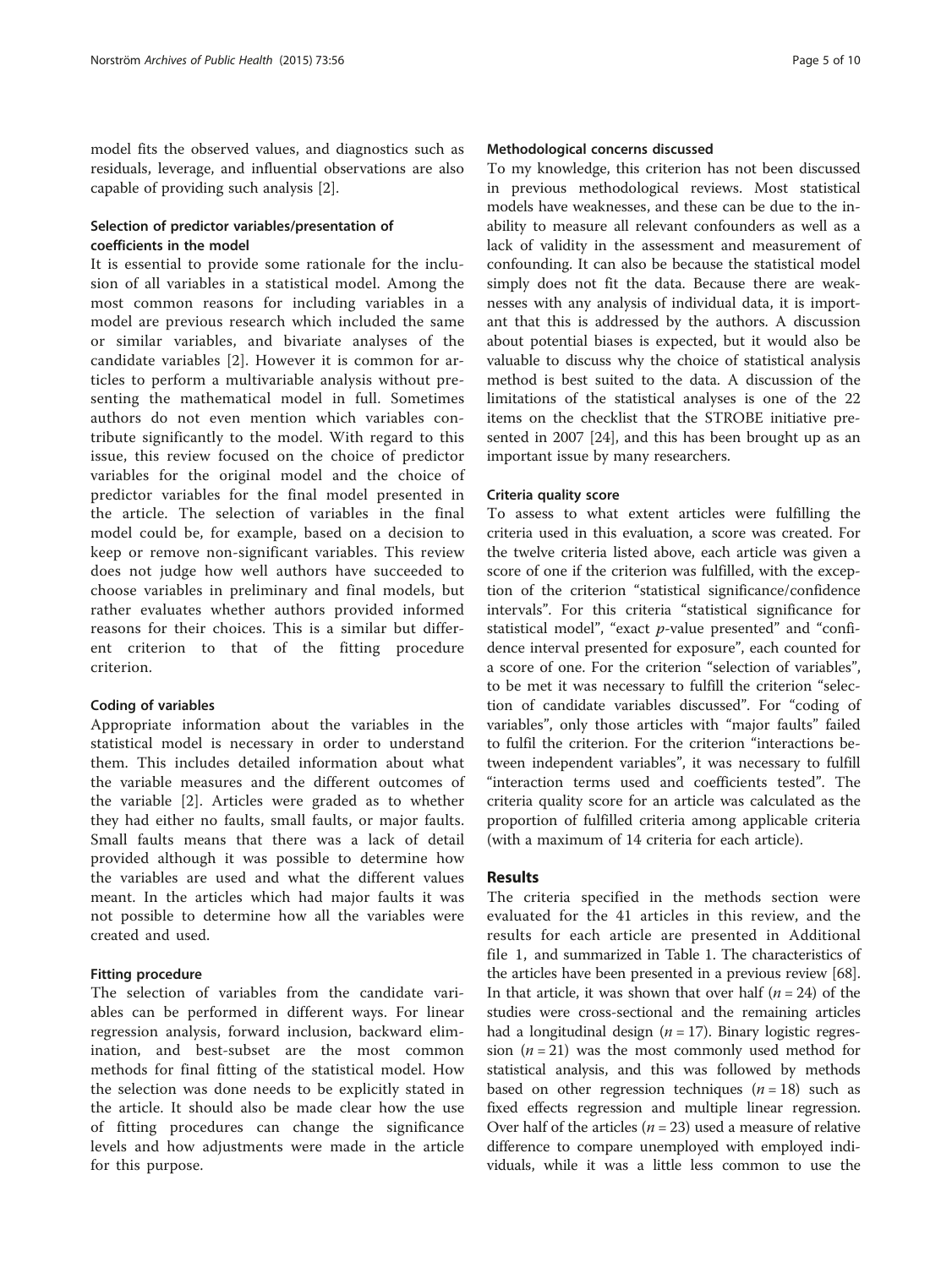absolute difference  $(n = 20)$  for the comparison. Two articles used both a relative and absolute difference measurement [\[34](#page-8-0), [62](#page-9-0)]. All but one article that measured relative differences used odds ratios, and the single different manuscript used prevalence ratios [[55](#page-9-0)].

One article used person-years for the statistical analysis, and this was therefore considered not applicable for the events-per-variable criterion [\[38\]](#page-9-0). Of the remaining 40 articles, only one failed to fulfill the events-per-variable criterion. This study presented results per country and the criterion was fulfilled for only one of the ten countries.

In 19 articles there were continuous variables in the statistical model, but none of these articles showed whether the continuous variables conformed to the linear gradient. Thus, none of the articles fulfilled the criterion for nonconformity with a linear gradient.

Interaction terms were included in the statistical model in 14 articles, and in all of these, the interaction terms were analyzed with a statistical test. In 27 articles, stratified results were presented. In three of these articles (11 %), tests for interaction were performed between factor levels. In seven articles (17 %), both interaction terms and stratified results were included. In seven articles (17 %), neither interaction terms nor stratified results were presented. In articles with stratified results but no interaction terms, a potential interaction between variables was rarely mentioned. From what was described in the articles, the stratification did not appear to be used in place of interaction terms.

Only one article (2.6 %) discussed and tested potential conflicts between independent variables due to collinearity. The article excluded two variables that were highly correlated with another independent variable, based on Spearman's rho, from the extended statistical model [[26\]](#page-8-0). In another article it was mentioned that two independent variables were collinear, but a test of collinearity was not provided in the article and the variables were also included in the analysis [\[41\]](#page-9-0). In two articles, only univariate analyses were performed and the criterion was therefore not applicable.

No statistical model was validated in any of the articles included in this review. However, three articles used sensitivity analysis or robustness checks of their statistical model, which are similar but not the same as validation [[31, 32,](#page-8-0) [42](#page-9-0)]. Only two articles reported statistical significance for their models [[40](#page-9-0), [57\]](#page-9-0). In 14 articles (34 %), the p-value was only presented as being above or below the significance level. In three of the articles (14 %) that used logistic regression [\[36](#page-8-0)–[38\]](#page-9-0), this criterion was not fulfilled. In 17 articles (42 %), there were no confidence intervals presented for the effect of unemployment on health. Slightly less than half of the 23 articles (48 %) that used relative differences (odds or prevalence ratios) did not present all coefficients in the statistical model.

The selection of initial variables for the statistical model was discussed in 13 articles (32 %), while the final selection of variables was only discussed and justified in five articles (12 %).

Three articles (7 %) had major faults in the way in which they described the coding of their variables. There was, for example, a lack of description regarding education levels [[53\]](#page-9-0) and family composition [[37\]](#page-8-0). In another 11 articles (27 %), the description of the coding of variables was also lacking, but to a less extent.

The fitting procedure was only described in three articles (7 %). In 31 articles (76 %), potential biases were discussed. A more thorough discussion which included limitations with the statistical model, was in six of these articles (15 %).

Out of all articles, eight (20 %) had a score for the criteria quality score of at least 0.5 and 23 (56 %) had a score of at least 0.4, with the highest score being 0.62.

### **Discussion**

The quality of the reporting and use of statistical analyses in articles that studied the effect of unemployment on health was poor. This is not unique given the focus of this review. The issue has also been addressed in previous analyses of methodological shortcomings in scientific articles. This review focused on twelve different criteria. The majority of the articles failed to fulfill most of the criteria, the main ones being conformity with a linear gradient (100 % of the articles), validation of the statistical model (100 %), collinearity of independent variables (97 %), fitting procedure (93 %), goodness of fit test (78 %), selection of variables (68 % for the candidate model; 88 % for the final model), and interactions between independent variables (66 %).

All but one article fulfilled the criterion for events per variable. However, in some of the articles in which the criterion were fulfilled, the authors were probably not aware of this, but it was achieved because of a large sample size and a restricted number of candidate independent variables. Previous reviews reported a potential problem with events per variable in the statistical model for 39–62 % of the included studies [[2, 5, 11](#page-8-0), [16](#page-8-0), [17](#page-8-0), [19](#page-8-0)], but exceptions to this are the reviews by Mantzavinis et al. that reported problems for only 10 % of the articles and by Kalil et al. that reported problems for 16 % of the articles [\[7](#page-8-0), [14](#page-8-0)]. None of the articles with continuous variables provided evidence that their choice of a linear gradient for the continuous variables in the statistical model was valid. This criterion has been previously shown to be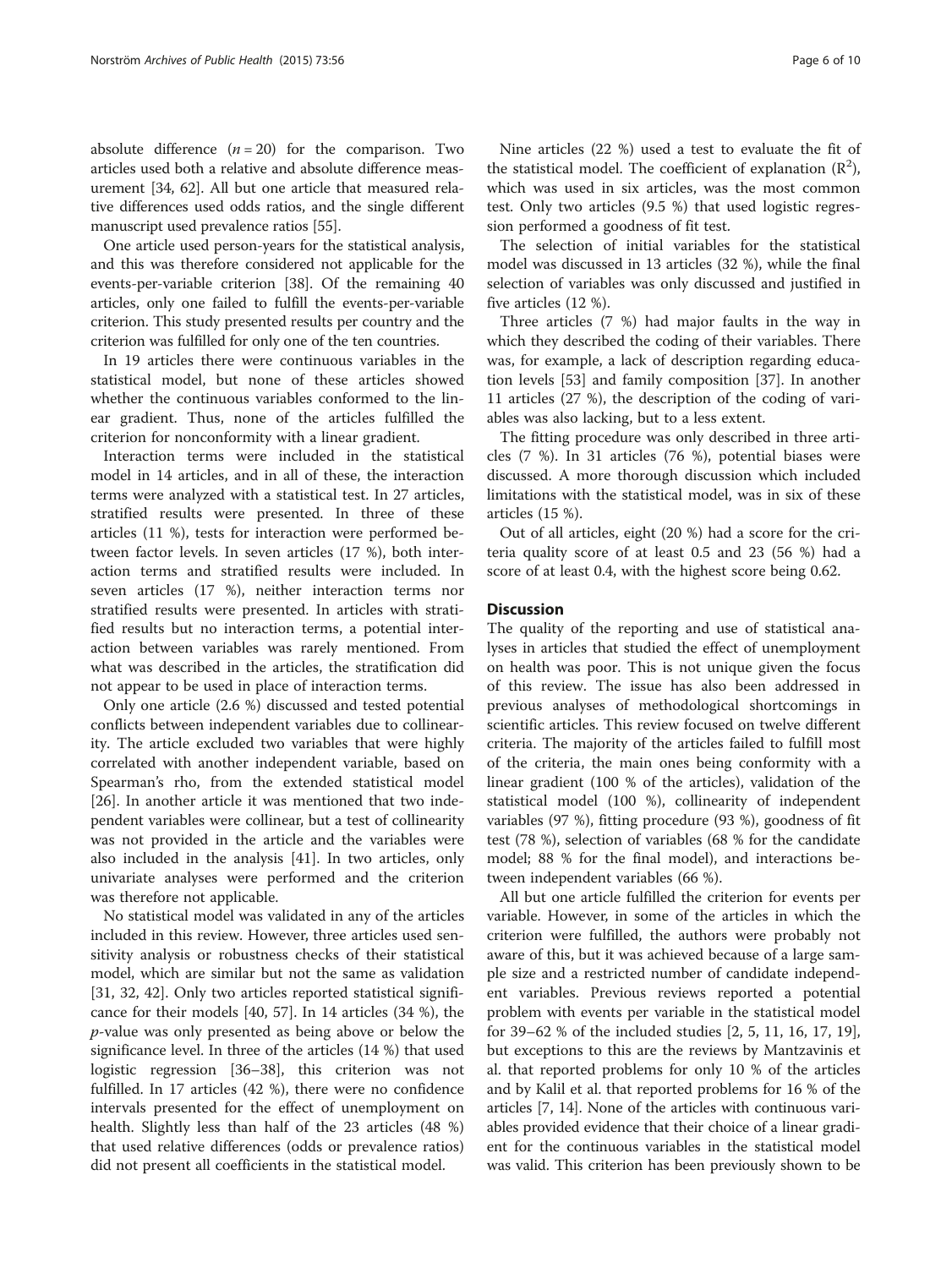poorly met with at most 29 % of articles reporting such evidence [\[14\]](#page-8-0). Other evaluations report that only about 15 % of articles fulfill this criterion [\[2, 7](#page-8-0), [9, 11](#page-8-0), [16, 17, 19](#page-8-0)].

Few articles (34 %) included or discussed interaction terms, but those that did also tested the significance of the interactions. Similar results were presented in most previous reviews [\[2](#page-8-0), [5, 7, 9, 11](#page-8-0), [14, 16, 17](#page-8-0), [19, 21\]](#page-8-0), with one review showing that 45 % of the articles fulfilled the criterion [\[21](#page-8-0)] and one showing that fewer than 10 % fulfilled the criterion [[11\]](#page-8-0). A majority of the articles reviewed here (66 %) presented stratified results, which to some extent can be considered to fill the role of checking for interactions in the statistical model, but this is not a sufficient reason for failing to discuss potential interactions in an article. Only two articles discussed collinear variables. Previous similar reviews also reported that few articles discuss the potential problems arising from collinear variables. It was only the review by Ottenbacher et al. (17 % of articles) that reported that this was fulfilled in over 10 % of the reviewed articles [[2](#page-8-0), [7](#page-8-0), [11](#page-8-0), [16, 17](#page-8-0), [19](#page-8-0), [21\]](#page-8-0).

None of the articles reported that they had validated their statistical models, and this is consistent with previous similar reviews which showed that few articles reported that their models had been validated (at most 10 % in Tetrault et al.) [\[2](#page-8-0), [7](#page-8-0), [11](#page-8-0), [16, 19, 21\]](#page-8-0). Only two articles provided explicit statistical significance for the model. In 14 articles, neither a confidence interval nor an explicit p-value was given; instead, a p-value was presented as simply below or above the significance level. Previous articles that have evaluated how frequently articles present confidence intervals in the logistic regression have reported similar proportions to the 14 % reported here. They include 26 % reported by Moss et al. and 29 % reported by Ottenbacher et al. [\[17](#page-8-0), [19](#page-8-0)]. Despite being recommended by many authors to always report confidence intervals [\[75](#page-9-0)], it was not reported for most other methods.

About 48 % of the articles did not report all coefficients in the statistical models. In previous evaluations this criterion was fulfilled to a greater extent, even though these evaluations also required that confidence intervals were reported for the independent variables [[7, 17\]](#page-8-0). Few articles (22 %) presented goodness of fit tests in this review, but this was more than in previous reviews [[2](#page-8-0), [7](#page-8-0), [9](#page-8-0), [11](#page-8-0), [16, 19\]](#page-8-0). In three of these previous reviews, fewer than 5 % of the included articles reported such tests [[2, 7](#page-8-0), [16](#page-8-0)]. However, the higher rate of the use of goodness of fit tests in this review can mainly be explained by the inclusion of articles that do not use logistic regression.

Most of the articles may have had reasons for the inclusion of variables, but it is only possible to judge if this was the case if it is reported, and only 32 % of the

articles in this review did so. The selection of variables has often been evaluated in previous reviews, and the number of articles that fulfill the criterion has varied from as high as 95 % [\[2\]](#page-8-0) to as low as 15 % [[21\]](#page-8-0). In general, previous reviews have presented a higher frequency of articles fulfilling the criterion than in this review [[2, 5, 7](#page-8-0), [9, 11, 14](#page-8-0), [16, 17, 19](#page-8-0), [21\]](#page-8-0). The importance of arguing for the final selection of variables has also been discussed previously, but no previous reviews have evaluated this. Only few (12 %) of the articles in this review commented on how the final selection of variables was performed. This is an area in which improved reporting is needed.

It should be straightforward to report how variables are coded, but only 34 % of the articles met this criterion. In four previous reviews, this coding was considered insufficient in 85 % or more of the included articles [[2](#page-8-0), [5, 7, 19\]](#page-8-0), and at most, 84 % of the articles reported fulfilling the criterion [\[21](#page-8-0)] in previous reviews [[2, 5, 7](#page-8-0), [9](#page-8-0), [11](#page-8-0), [14](#page-8-0), [16](#page-8-0), [17](#page-8-0), [19](#page-8-0), [21](#page-8-0)]. The fitting of the model was only mentioned in 7 % of articles reviewed here. In previous similar reviews, this requirement was variously met in 27 to 65 % of the articles [[2, 7](#page-8-0), [17](#page-8-0), [19\]](#page-8-0).

Methodological concerns are highlighted in the STROBE statement [[24](#page-8-0)]. To my knowledge, I am the first one to evaluate how well articles are fulfilling this criterion. I decided to include this because I recognized while reading the articles in this review that surprisingly little space was devoted to this important issue. The choice of method for analyzing the data is crucial for presenting reliable results. Only six (15 %) of the articles in this review discussed the choice of statistical model, and 24 % of the articles did not explicitly discuss limitations related to their analyses. No statistical model is "perfect", and therefore it is important for authors to inform the reader about weaknesses even if they are difficult, or even impossible, to avoid.

Most of the criteria in this review were used previously, for example, by Bagley and colleagues [[2\]](#page-8-0) and Concato and colleagues [[5\]](#page-8-0). Even if articles fail to fulfill some of the criteria in this review, their analyses might still be of high quality. However, failure to report on what has been done suggests that authors lack knowledge about the statistical methods used to analyze their data. This is critical because wrong statistical analyses could potentially lead to incorrect results and, consequently, to wrong conclusions. However this review did not attempt to evaluate whether the results from the statistical analyses were valid in the reviewed articles.

Only one article stated that individual study data were available online [\[31](#page-8-0)]. In general, the lack of information about how statistical analyses were performed made it impossible to review the validity of the study results. However, it was obvious in a few articles that the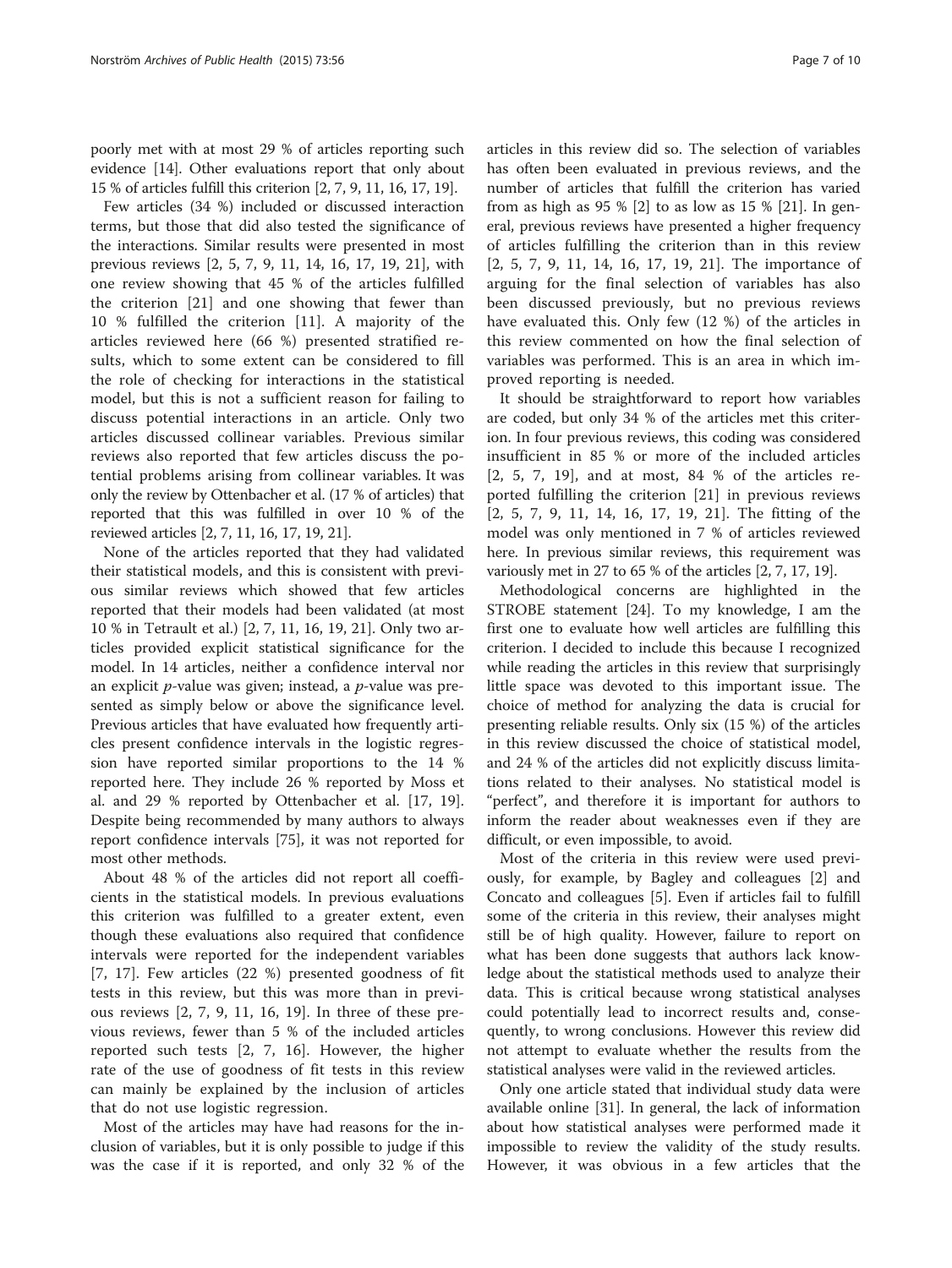analysis of the data did not correspond to the research aims therefore bringing the validity of the results to question. There has been evidence presented for mistakes in the performance of statistical methods by, for example, Garcia-Berthou and Alcaraz who reported incongruences between test statistics and p-values [\[77](#page-9-0)]. Lucena et al. reported that 41 % of their 209 reviewed articles used inappropriate statistical methods [\[12](#page-8-0)].

There are other criteria related to the quality of the performed statistical analyses that would have been valuable to assess in this review. Among these, it would have been useful if the articles in this review had assessed the use of cut-offs for the variables in the model. The grouping of variables seemed to be well chosen in the articles, but nevertheless it is a major weakness that cut-offs were rarely explained or justified. The efficiency of analysis is improved if as much information as possible is given regarding the variables, making it important to provide the reasons for the chosen cut-off. Some of the criteria in this review are related to confounding effects. However, whether a variable is a confounder or an effect modifier cannot be interpreted only from the coefficients of, for example, a logistic regression. The general impression from the articles in this review is that some authors adopted a very superficial approach to the assessment of confounders. I am not aware of any studies that have evaluated articles based on this aspect, and I suggest that this would be a good topic for a future study.

The STROBE statement was developed as a guideline for the reporting of observational studies, and it has been recommended as a checklist for scientific journals [[24\]](#page-8-0). Lancet is one of the journals that require that the STROBE checklist is submitted, but the other most reputed medical journal, the New England Journal of Medicine (NEJM), does not require it. Instead, NEJM demands that the criteria for statistical analysis listed by Bailar and Mosteller in 1988 are fulfilled [[78\]](#page-9-0). However, neither the STROBE statement nor the criteria by Bailar and Mosteller require that the criteria brought up by, for example, Bagley and colleagues and Concato and colleagues are fulfilled and/or discussed in articles [[2](#page-8-0), [5](#page-8-0)]. Hence, current guidelines for publication are not sufficient to ensure that the criteria used in this review are fulfilled, and publication guidelines are in need of further improvement.

The aim of this article was not to propose a new guideline or to propose an extension of current guidelines. The criteria that I have evaluated could be considered for such guideline. The challenge of improving current guidelines, has to be taken up by a well-reputed group of experts, similar to the STROBE group (or even the STROBE group itself), as a consensus is very important for such guidelines to be well received. Some of the criteria I have listed I consider crucial that they have

been well thought through, among them the criteria related to interactions, collinearity, and conformity with a linear gradient. Poor handling of such criteria may result in highly biased estimates. Other issues covering validation of the statistical model place a higher demand on the statistical competence of the authors but inadequacy in this area can bias the estimates and therefore this is an important issue. It is particularly surprising that the criteria for variable coding and selection are not addressed, as little statistical competence is required to do so. Such documentation should be integral to the implementation phase of the study.

If authors are overloaded with instructions, this may mean that some valuable studies are not published. Current guidelines, such as the STROBE statement [\[24](#page-8-0)], require that a checklist is filled in and submitted as supplementary file. My suggestion for an improvement is that such a checklist should be submitted regarding the statistical analyses. If a study has been performed to an acceptable level then documenting what has been done should not be difficult. This is not time demanding, and the value for other researchers is substantial as they will be able to check the analyses and conclusions. Although some articles may not be published if the guidelines are tightened as suggested here, this would improve the overall quality of published papers. However one reasonable argument against introducing further criteria such as suggested here, is that it may be difficult to stay within word limits. However on the other hand some information could be moved from main manuscript to a supplementary file to offset this. It might also be that some of the criteria would not demand additional analysis, but that it would be sufficient to simply report that the analysis was not done in the checklist, e.g. no internal validation was performed.

An additional value from a checklist is that if important issues are highlighted in the journals' instructions to the authors, it is likely that the authors will be better prepared to deal with these issues and such instructions might even help the authors in their statistical analyses. It is also important in the publication process that the reviewers are capable of evaluating how well the authors have fulfilled the criteria. Thus, I recommend not only improving the guidelines for authors, but also asking reviewers to assess the extent to which articles fulfill the criteria for statistical analysis. It is important, of course, that such requirements are handled in such a manner as to not unduly burden the reviewers because the review process is already highly demanding of reviewers' time.

#### Conclusions

There are critical methodological shortcomings among the studies included in this review. It is difficult to obtain unbiased estimates for the relationship between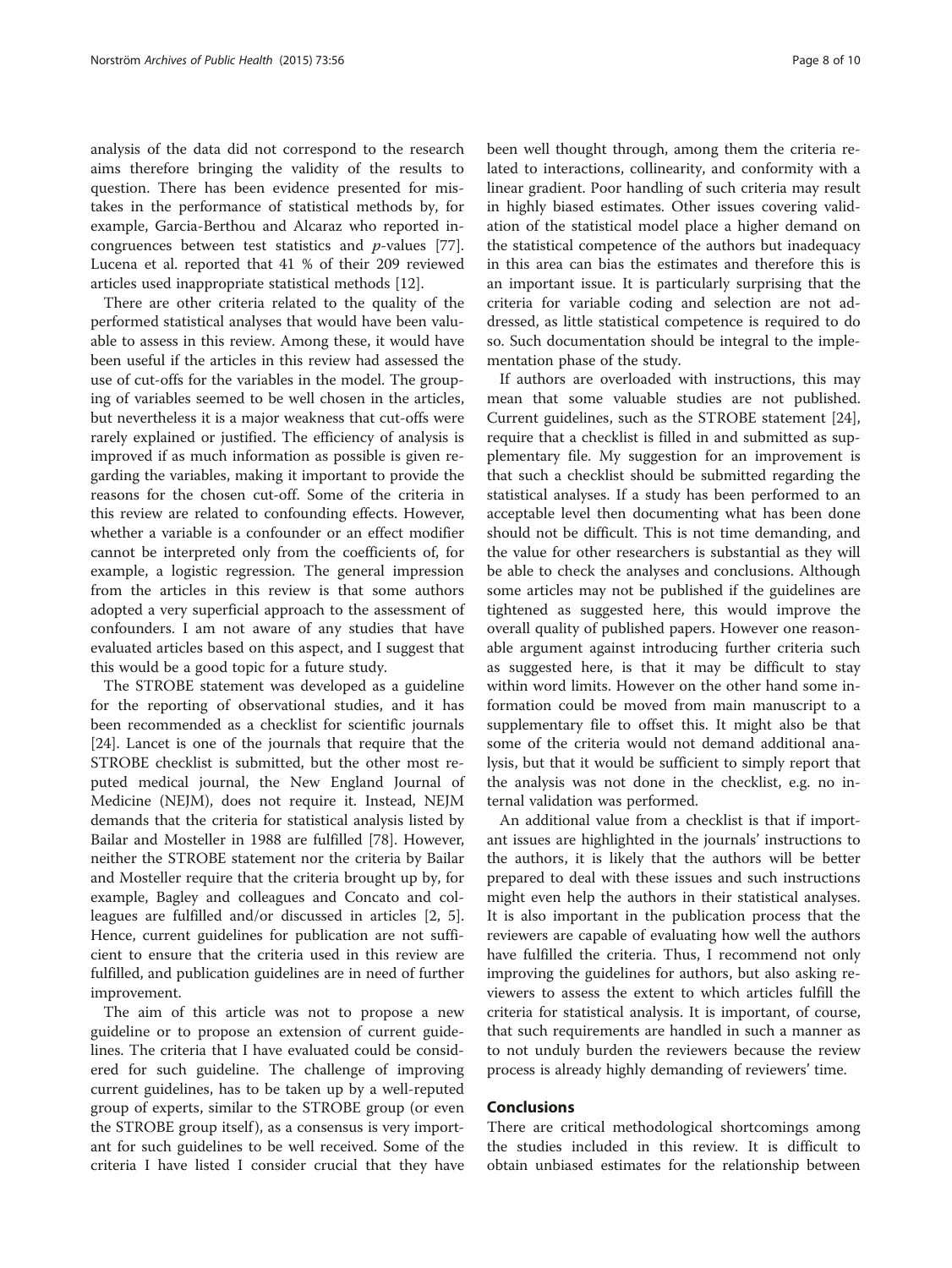<span id="page-8-0"></span>the exposure and the outcome variable, but it is nevertheless clear that improvements from the current status of the quality of the documentation and performance of the statistical methods are needed.

My suggestion for increased quality is that journals demand that articles not only fulfill the criteria within the STROBE statement, but that they extend the requirements to include additional criteria so as to reduce the risk of drawing incorrect conclusions from research studies.

# Additional file

[Additional file 1:](http://dx.doi.org/10.1186/s13690-015-0096-6) Methodological evaluation of the articles in this review. (DOCX 26 kb)

#### Competing interests

The author declares that he has no competing interests.

#### Authors' information

Not applicable.

#### Acknowledgement

The study was funded by the Swedish Research Council for Health, Working Life and Welfare (2011–0839). The study was undertaken at the Umeå Centre for Global Health Research at Umeå University.

#### Received: 26 January 2015 Accepted: 14 September 2015 Published online: 16 November 2015

#### References

- Altman DG. Poor-quality medical research What can journals do? Jama-J Am Med Assoc. 2002;287(21):2765–7.
- 2. Bagley SC, White H, Golomb BA. Logistic regression in the medical literature: Standards for use and reporting, with particular attention to one medical domain. J Clin Epidemiol. 2001;54(10):979–85.
- 3. Bouwmeester W, Zuithoff NPA, Mallett S, Geerlings MI, Vergouwe Y, Steyerberg EW, et al. Reporting and Methods in Clinical Prediction Research: A Systematic Review. PLoS Med. 2012;9(5):1–12.
- 4. Collins GS, Mallett S, Omar O, Yu LM. Developing risk prediction models for type 2 diabetes: a systematic review of methodology and reporting. BMC Med. 2011;9:103.
- 5. Concato J, Feinstein AR, Holford TR. The risk of determining risk with multivariable models. Ann Intern Med. 1993;118(3):201–10.
- 6. Groenwold RHH, Van Deursen AMM, Hoes AW, Hak E. Poor Quality of Reporting Confounding Bias in Observational Intervention Studies: A Systematic Review. Ann Epidemiol. 2008;18(10):746–51.
- 7. Kalil AC, Mattei J, Florescu DF, Sun J, Kalil RS. Recommendations for the Assessment and Reporting of Multivariable Logistic Regression in Transplantation Literature. Am J Transplant. 2010;10(7):1686–94.
- 8. Keough-Ryan T, Hutchinson T, MacGibbon B, Senecal M. Studies of prognostic factors in end-stage renal disease: An epidemiological and statistical critique. Am J Kidney Dis. 2002;39(6):1196–205.
- Khan KS, Chien PFW, Dwarakanath LS. Logistic regression models in obstetrics and gynecology literature. Obstet Gynecol. 1999;93(6):1014–20.
- 10. Kim JS, Kim DK, Hong SJ. Assessment of errors and misused statistics in dental research. Int Dent J. 2011;61(3):163–7.
- 11. Kumar R, Indrayan A, Chhabra P. Reporting quality of multivariable logistic regression in selected Indian medical journals. J Postgrad Med. 2012;58(2):123–6.
- 12. Lucena C, Lopez JM, Pulgar R, Abalos C, Valderrama MJ. Potential errors and misuse of statistics in studies on leakage in endodontics. Int Endod J. 2013;46(4):323–31.
- 13. Mallett S, Royston P, Waters R, Dutton S, Altman DG. Reporting performance of prognostic models in cancer: a review. BMC Med. 2010;8:21.
- 14. Mantzavinis GD, Pappas N, Dimoliatis LDK, Ioannidis JPA. Multivariate models of self-reported health often neglected essential candidate determinants and methodological issues. J Clin Epidemiol. 2005;58(5):436–43.
- 15. Mcguigan SM. The Use of Statistics in the British-Journal-of-Psychiatry. Br J Psychiatry. 1995;167:683–8.
- 16. Mikolajczyk RT, DiSilvesto A, Zhang J. Evaluation of logistic regression reporting in current obstetrics and gynecology. Obstet Gynecol. 2008;111(2):413–9.
- 17. Moss M, Wellman DA, Cotsonis GA. An appraisal of multivariable logistic models in the pulmonary and critical care literature. Chest. 2003; 123(3):923–8.
- 18. Mullner M, Matthews H, Altman DG. Reporting on statistical methods to adjust for confounding: A cross-sectional survey. Ann Intern Med. 2002;136(2):122–6.
- 19. Ottenbacher KJ, Ottenbacher HR, Tooth L, Ostir GV. A review of two journals found that articles using multivariable logistic regression frequently did not report commonly recommended assumptions. J Clin Epidemiol. 2004;57(11):1147–52.
- 20. Porter AMW. Misuse of correlation and regression in three medical journals. J R Soc Med. 1999;92(3):123–8.
- 21. Tetrault JM, Sauler M, Wells CK, Concato J. Reporting of multivariable methods in the medical literature. J Investig Med. 2008;56(7):954–7.
- 22. Welch GE, Gabbe SG. Review of statistics usage in the American Journal of Obstetrics and Gynecology. Am J Obstet Gynecol. 1996;175(5): 1138–41.
- 23. White SJ. Statistical Errors in Papers in the British-Journal-of-Psychiatry. Br J Psychiatry. 1979;135(Oct):336–42.
- 24. Vandenbroucke JP, von Elm E, Altman DG, Gotzsche PC, Mulrow CD, Pocock SJ, et al. Strengthening the Reporting of Observational Studies in Epidemiology (STROBE) Explanation and Elaboration. Epidemiology. 2007;18(6):805–35.
- 25. Glasziou P, Altman DG, Bossuyt P, Boutron I, Clarke M, Julious S, et al. Reducing waste from incomplete or unusable reports of biomedical research. Lancet. 2014;383(9913):267–76.
- 26. Åhs A, Westerling R. Self-rated health in relation to employment status during periods of high and of low levels of unemployment. Eur J Public Health. 2006;16(3):294–304.
- 27. Alavinia SM, Burdorf A. Unemployment and retirement and ill-health: a cross-sectional analysis across European countries. Int Arch Occup Environ Health. 2008;82(1):39–45.
- 28. Artazcoz L, Benach J, Borrell C, Cortes I. Unemployment and mental health: Understanding the interactions among gender, family roles, and social class. Am J Public Health. 2004;94(1):82–8.
- 29. Bacikova-Sleskova M, van Dijk JP, Geckova AM, Nagyova I, Salonna F, Reijneveld SA, et al. The impact of unemployment on school leavers' perception of health. Mediating effect of financial situation and social contacts? Int J Public Health. 2007;52(3):180–7.
- 30. Backhans MC, Hemmingsson T. Unemployment and mental health-who is (not) affected? Eur J Public Health. 2012;22(3):429–33.
- 31. Bambra C, Eikemo TA. Welfare state regimes, unemployment and health: a comparative study of the relationship between unemployment and self-reported health in 23 European countries. J Epidemiol Community Health. 2009;63(2):92–8.
- 32. Böckerman P, Ilmakunnas P. Unemployment and Self-Assessed Health: Evidence from Panel Data. Health Econ. 2009;18(2):161–79.
- 33. Booker CL, Sacker A. Psychological well-being and reactions to multiple unemployment events: adaptation or sensitisation? J Epidemiol Community Health. 2012;66(9):832–8.
- 34. Breslin FC, Mustard C. Factors influencing the impact of unemployment on mental health among young and older adults in a longitudinal, population-based survey. Scand J Work Env Hea. 2003;29(1):5–14.
- 35. Brown J, Demou E, Tristram MA, Gilmour H, Sanati KA, Macdonald EB. Employment status and health: understanding the health of the economically inactive population in Scotland. BMC Public Health. 2012;12:327.
- 36. Burgard SA, Brand JE, House JS. Toward a better estimation of the effect of job loss on health. J Health Soc Behav. 2007;48(4):369–84.
- 37. Burnay N, Kiss P, Malchaire J. Sociability, life satisfaction, and mental health according to age and (un)employment status. Assessment and Promotion of Work Ability, Health and Well-being of Ageing Workers. 2005; 1280:347–52.